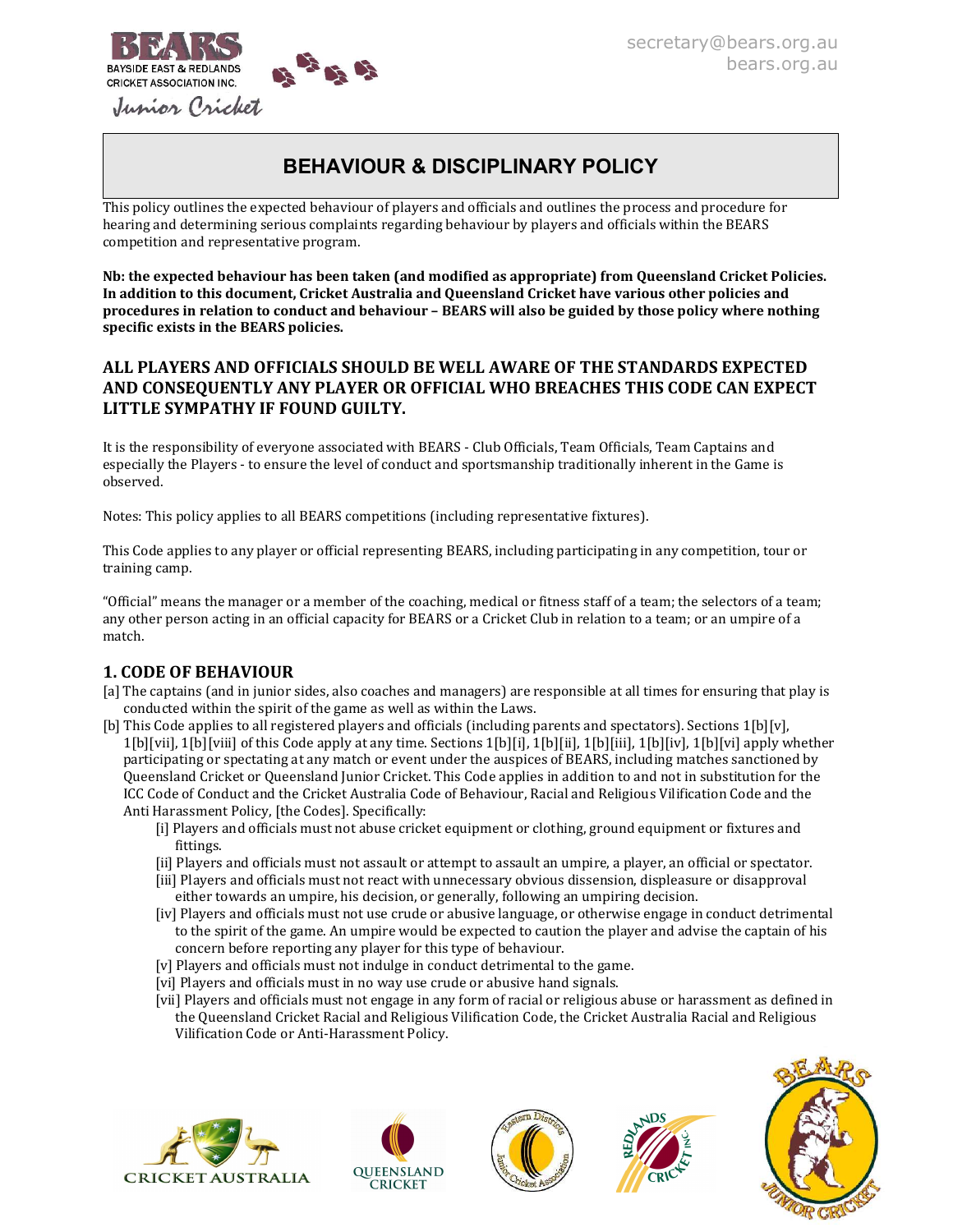[viii] Without limiting any other rule, players and officials must not make public or media comment which is detrimental to the interests of the game.

Note: Public comment includes comment on Club websites and other electronic media.

### 2. DISCIPLINARY PROCEDURES FOR SERIOUS COMPLAINTS

This will involve complaints or reports relating to conduct or actions of a player or official in contravention of one or more of the following:-

- a) Cricket Australia Codes of Behaviour, Guidelines or Policies
- b) Queensland Cricket Codes of Behaviour, Guidelines or Policies
- c) BEARS code of behaviour as outlined in Section 1 above
- d) BEARS Expectations and Etiquette Policy
- e) BEARS selection policy
- f) Relevant official's or player's club Code of Behaviour, Code of Conduct or policies

The President shall keep the parties involved informed about the complaint process.

The Executive shall protect the person complaining and the person being complained about from victimisation.

### 3. COMPLAINTS AND REPORTS TO BE DEALT WITH UNDER THIS POLICY

Characteristics of serious complaints, appropriate to be considered and determined under this policy include:

- a) Any behaviour in breach of items 2 (a) to (f) above
- b) Unlawful behaviour
- c) Repeated pattern or entrenched behaviour
- d) More than one person impacted upon
- e) More than one person perpetuating the behaviour
- f) Person complaining unable to address issue /Power imbalance Conflict of interest
- g) Person complaining wants formal disciplinary measures imposed; or
- h) The complaint or report has been unsuccessfully resolved at informal level.

Examples of serious issues that should be dealt with using the formal processes in this policy include:

- Angry/volatile spectators
- Bullying (e.g. initiation rituals/hazing, cyber bullying, ostracising behaviour by an individual or group).
- Sexual harassment
- Racial harassment and vilification
- Homophobia
- Extreme inappropriate coaching style (e.g. profanities accompanying aggressive/threatening gestures)

### 4. PROCEDURE FOR DEALING WITH REPORTS AND COMPLAINTS

The Executive of BEARS shall determine, in response to a complaint, what option is best for determining the complaint. Relevant options for resolving serious complaints include the following:

- 1. Mediation
- 2. Conduct Committee hearing & decision
- 3. Escalation within sport (to district/state or national level)

#### Option 1: Mediation

The BEARS executive may use this option where:









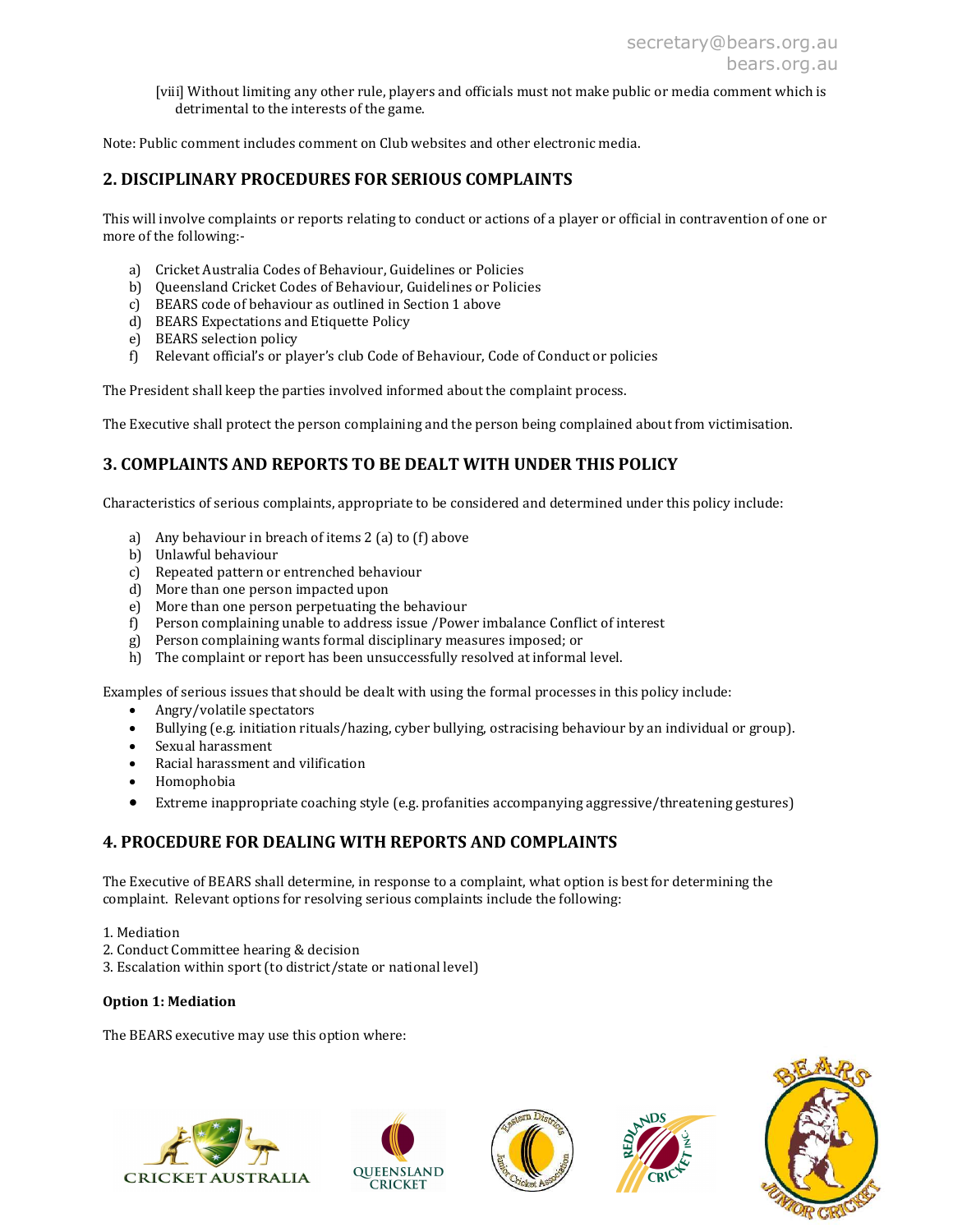- 1. The person complaining requests it and the person being complained about is likely to be agreeable to this;
- 2. The allegations don't or are unlikely to warrant any form of disciplinary action; and
- 3. The facts are not likely to be disputed

The BEARS Executive will adopt the following steps in implementing this option:

- 1. Explain to the person complaining and the person being complained about that mediation is a process that may help them understand and explore their issues and find resolution with the help of an independent third party
- 2. Get agreement from both parties that they are willing to meet with a mediator to try and sort out their problems
- 3. Contact a mediation agency to discuss the issue and arrange mediation if appropriate. Appoint a mediator
- 4. Ensure that the BEARS Executive and its constituent members monitor the situation and review policies and procedures to prevent the problem from reoccurring.

#### Option 2: Conduct Committee Hearing & Decision

The BEARS executive may use this option where:-:

- 1. Mediation is not possible;
- 2. The parties disagree about what has happened;
- 3. There is a potential detriment to either party;
- 4. There is a real possibility that the allegations in the complaint or report may result in any form of disciplinary action;
- 5. The matter is one better resolved at this level (rather than escalated to the next level of the sport); or
- 6. The matter is unlikely to require an external investigation (e.g. child abuse, physical or sexual assault). Any such allegations MUST be referred to police and relevant child protection authorities.

The Bears executive will adopt the following steps in hearing and determining the complaint or content of the report:

- 1. The President or his or her nominee shall respond, preferably in writing, to any complaint and explain the process the committee will take in dealing with the complaint.
- 2. The President or his or her nominee shall inform the person being complained about of the allegation and the process the committee will take in dealing with the complaint.
- 3. The BEARS executive shall appoint a Conduct Committee to hear the complaint who are unbiased and don't have a conflict of interest.
- 4. The Conduct Committee shall comprise the President of BEARS or his or her nominee, and two other persons, one of whom is not a current official of BEARS – Delegates will appoint a panel at the AGM each year who will be available for hearings.
- 5. The Conduct Committee will ensure both parties get to tell their side of the story before any decision is made by the committee.
- 6. The Conduct Committee may require both parties to attend a committee hearing or to provide information to a nominated representative of the committee prior to the committee hearing.
- 7. Decisions of the Conduct Committee must be based on the facts and could include dismissal of the complaint, disciplinary action, referral to Queensland Cricket or Queensland Junior Cricket for investigation and/or decision.
- 8. The Conduct Committee will keep all relevant parties informed throughout the process and communicate any decisions as soon as possible.
- 9. The Conduct Committee shall make its decision, by a majority of its members, and may impose such disciplinary sanctions on the player or official as it deems appropriate including, with reference to the Options the Conduct Committee May Take references below.
- 10. The Conduct Committee may make recommendations to the BEARS executive regarding the policies, codes of behaviour and guidelines so as to prevent further issues arising.









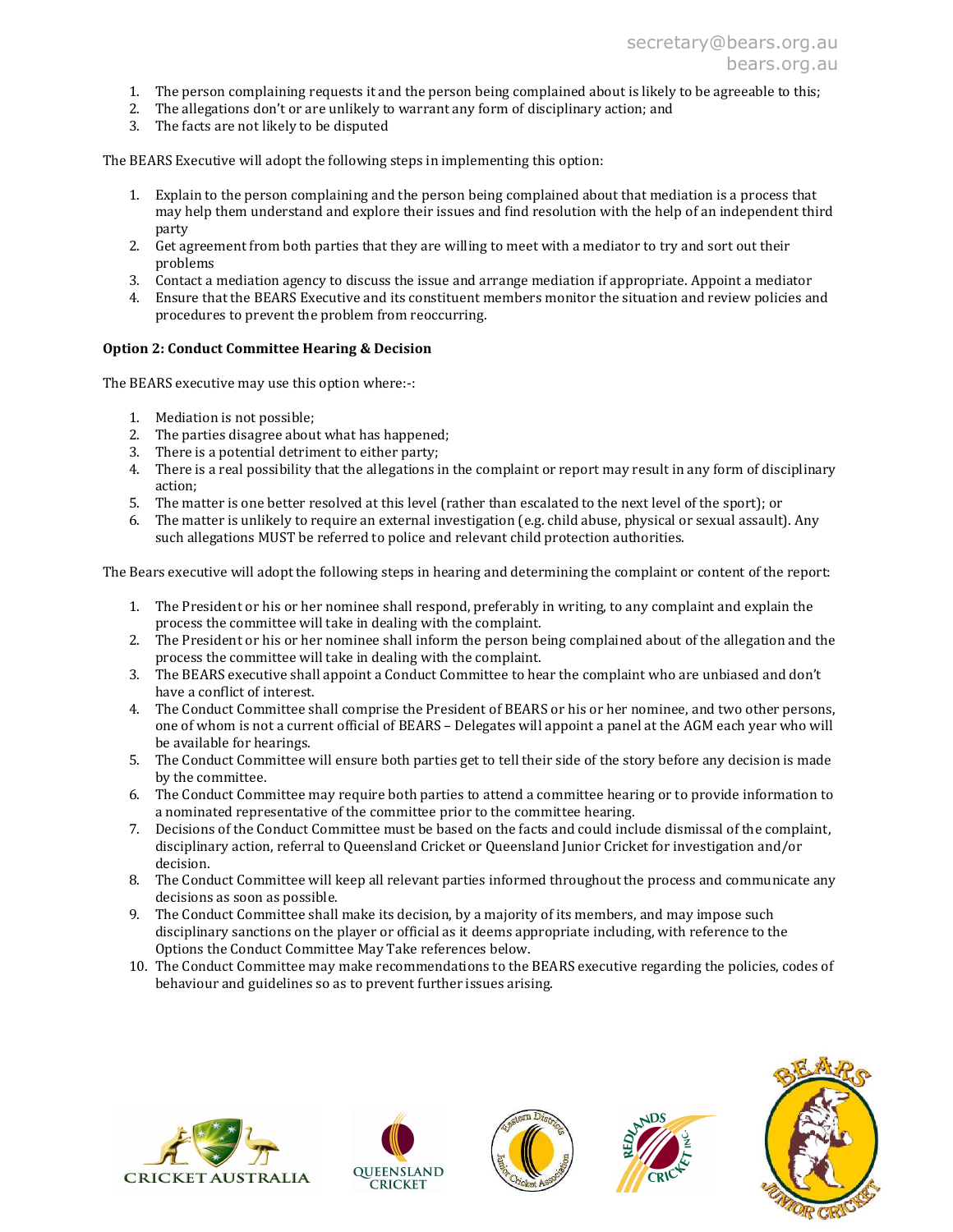#### Option 3: Escalation to Queensland Cricket or Queensland Junior Cricket

The BEARS executive may adopt this option when:

- 1) There is a possible conflict of interest (or close relationship) between the people on the Conduct Committee and any of the parties to the complaint
- 2) It is beyond the skills of the Conduct committee and specific expertise or experience may be required to manage the complaint
- 3) The complaint has not been able to be resolved at the BEARS level
- 4) The issue is more serious than first thought

Steps to follow:

If appropriate, the BEARS executive may refer the complaint to Queensland Cricket or Queensland Junior Cricket.

The President shall keep the parties involved informed about the complaint process. The Executive shall protect the person complaining and the person being complained about from victimisation.

### GUIDELINE OFFENCES

1. Level 1 Offences

The Offences set out at 1.1 to 1.6 below are Level 1 Offences. Players and, where applicable, officials must not: 1.1 Abuse cricket equipment or clothing, ground equipment or fixtures and fittings

Includes actions outside the course of normal cricket actions such as hitting or kicking the wickets and actions which intentionally or negligently result in damage to the advertising boards, boundary fences, dressing room doors, mirrors, windows and other fixtures and fittings.

1.2 Show dissent at an umpire's decision by action or verbal abuse Includes excessive, obvious disappointment with an umpire's decision or with an umpire making the decision and obvious delay in resuming play or leaving the wicket.

This Rule does not prohibit the bowler involved in the decision or a team captain from asking an umpire to provide an explanation for a decision or a Team official from making a formal complaint.

1.3 Use language that is obscene, offensive or insulting and/or the making of an obscene gesture This includes swearing and offensive gestures which are not directed at another person such as swearing in frustration at one's own poor play or fortune.

This offence is not intended to penalise trivial behaviour. The extent to which such behaviour is likely to give offence shall be taken into account when assessing the seriousness of the breach.

1.4 Engage in excessive appealing

Excessive shall mean repeated appealing when the bowler/fielder knows the batsman is not out with the intention of placing the umpire under pressure. It is not intended to prevent loud or enthusiastic appealing. However, the practice of celebrating or assuming a dismissal before the decision has been given may also come within this Rule.

1.5 Point or gesture towards the pavilion in an aggressive manner upon the dismissal of a batsman Self explanatory.

1.6 Breach any regulation regarding approved clothing or equipment This includes regulations regarding bat logos and regulations regarding other logos or advertising which may be worn or displayed.

#### 2. Level 2 Offences

The Offences set out at 2.1 to 2.9 below are Level 2 Offences. Players and, where applicable, officials must not: 2.1 Show serious dissent at an umpire's decision by action or verbal abuse









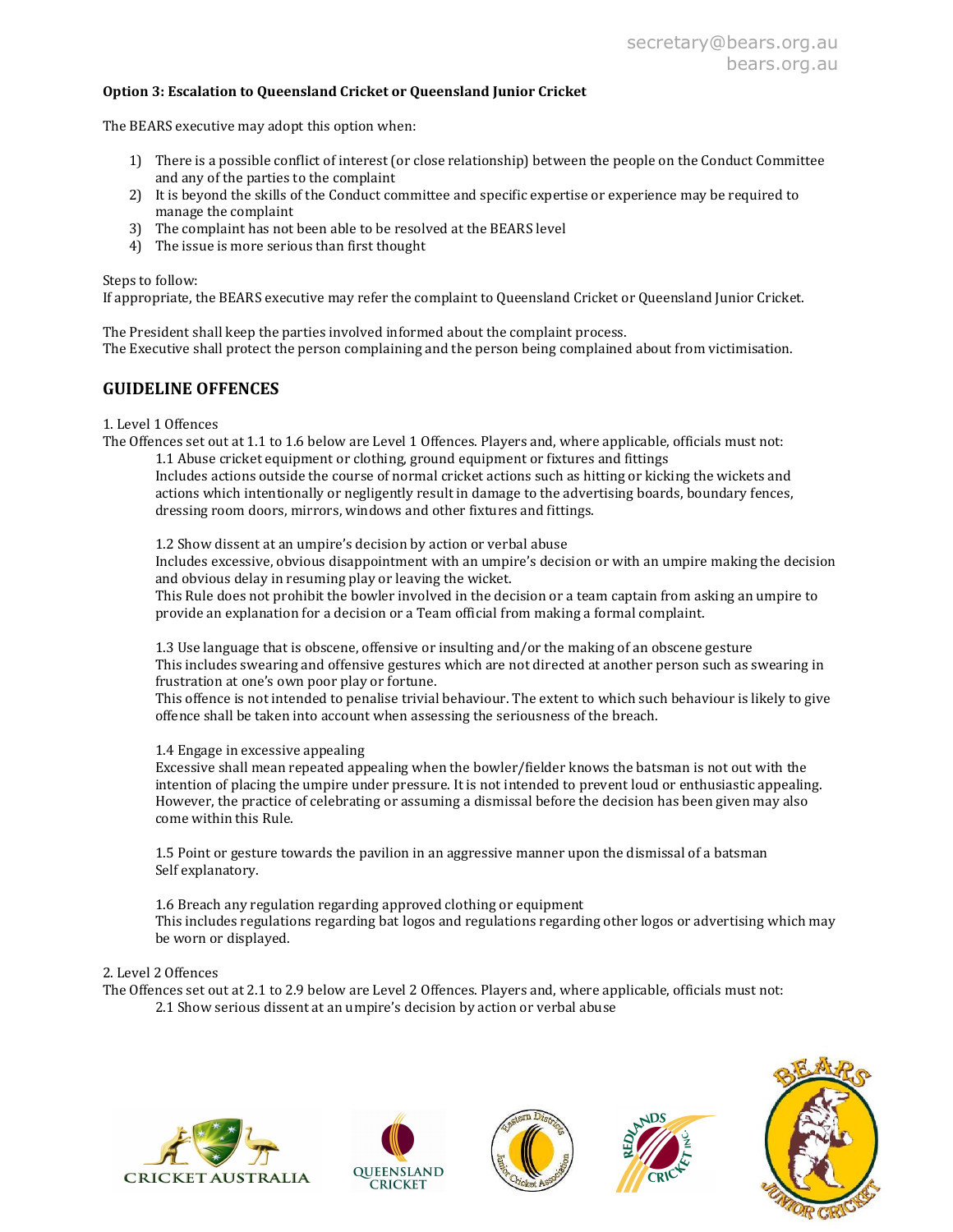Dissent should be classified as serious where the dissent is expressed by a specific action such as the shaking of the head, snatching cap from umpire, pointing at pad or inside edge, other displays of anger or abusive language directed at the umpire or excessive delay in resuming play or leaving the wicket. This Rule does not prohibit the bowler involved in the decision or a team captain from asking an umpire to provide an explanation for a decision or a Team official from making a formal complaint.

2.2 Engage in inappropriate and deliberate physical contact with other players or officials in the course of play

Without limitation, players will breach this regulation if they deliberately walk or run into or shoulder another player, official or match official.

2.3 Charge or advance towards the umpire in an aggressive manner when appealing. Self explanatory.

2.4 Deliberately and maliciously distract or obstruct another player or official on the field of play Without limitation, players will breach this rule if they deliberately attempt to distract a striker by words or gestures or deliberately shepherd a batsman while running or attempting to run between wickets.

2.5 Throw the ball at or near a player or official in an inappropriate and/or dangerous manner This Rule will not prohibit a fielder or bowler from returning the ball to the stumps in the normal fashion.

2.6 Use language that is obscene, offensive or of a seriously insulting nature to another player, official or spectator.

This refers to language or gestures which are directed at another person. See comments under Rule 1.3 above in relation to the seriousness of the breach.

2.7 Change the condition of the ball in breach of Law 42.3

Prohibited behaviour includes picking the seam or deliberately throwing the ball into ground for the purpose of roughening it up and the application of moisture to the ball, save for perspiration and saliva.

2.8 Attempt to manipulate a Match in regard to the result, net run rate, bonus points or otherwise. The captain of any team guilty of such conduct shall be held responsible.

Prohibited conduct under this rule will include incidents where a team bats in such a way as to either adversely affect its own, or improve its opponent's, bonus points, net run rate or quotient.

2.9 Seriously breach any regulation regarding approved clothing or equipment. See guideline for Rule 1.6 above. Without limitation, a breach will be considered serious if it is done in bad faith or where it has serious commercial consequences (eg display of logo of competing CA or State sponsor)

3. Level 3 Offences

The Offences set out at 3.1 to 3.6 below are Level 3 Offences. Players and, where applicable, officials must not: 3.1 Intimidate an umpire or referee whether by language or conduct. Includes appealing in an aggressive or threatening manner.

3.2 Threaten to assault another player, Team official or spectator Self explanatory.

3.3 Use language or gestures that offend, insult, humiliate, intimidate, threaten, disparage or vilify another person on the basis of that person's race, religion, colour, descent or national or ethnic origin Self explanatory.

3.4 Physically assault another player, umpire, referee, official or spectator Self explanatory

3.5 Engage in any act of violence on the field of play Self explanatory









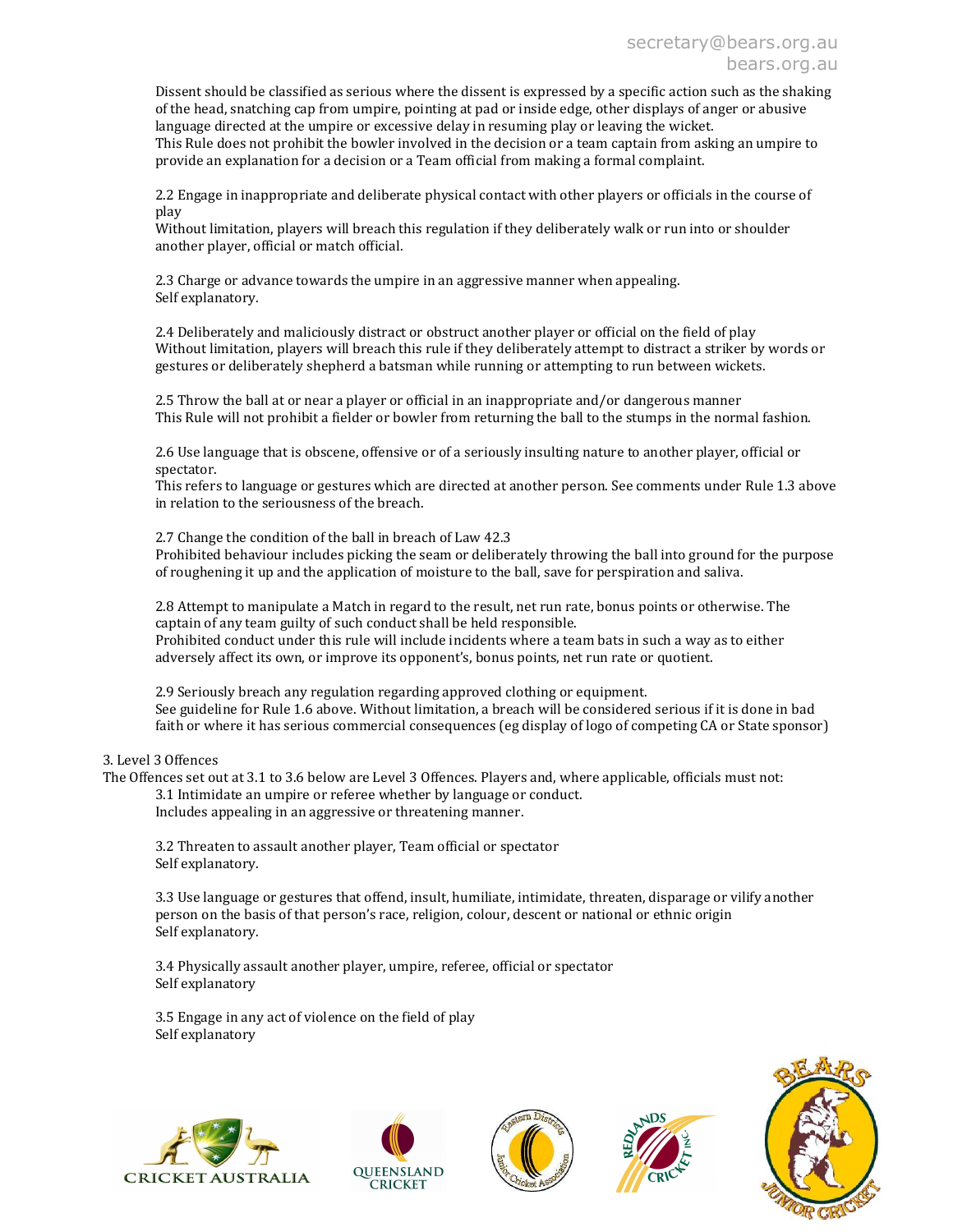3.6 Make public or media comment detrimental to the interests of the game

Prohibited conduct under this rule includes:

Denigrating or criticising any player, official, team, Cricket Australia, Queensland Cricket or any Commercial Partner of Cricket Australia, Queensland Cricket or the respective Premier Cricket Clubs;

Denigrating or criticising any player, umpire or official by inappropriately commenting on any aspect of his or her performance, abilities or characteristics;

Commenting on the likely outcome of or criticising the outcome of a hearing, report or any appeal; or Criticising any evidence, submission, or comment made by any person at the hearing of a report or any appeal.

Note: 3.6 includes comment on Club websites and other electronic media. Each Club shall be responsible for advising Queensland Cricket of the Club Official that is responsible for monitoring their website.

# OPTIONS THE CONDUCT COMMITTEE MAY TAKE

Level 1: The Conduct Committee may invoke any of the following options:

- official reprimand
- a suspended sentence
- a one [1] match suspension
- offer a penalty to a player or official that pleads guilty or,
- refer the report to the Conducts Committee who may impose any penalty as it sees fit.

Level 2: The Conduct Committee may invoke any of the following options:

- official reprimand
- a suspended sentence
- a two [2] match suspension
- offer a penalty to a player or official that pleads guilty or,
- refer the report to the Conducts Committee who may impose any penalty as it sees fit.

Level 3: The Conduct Committee may offer a penalty to a player or official that pleads guilty or refer the matter to a Queensland Cricket who may impose any penalty as it sees fit.

If found guilty of a Level 1 offence, a player would ordinarily expect to receive a minimum one [1] multi-day match suspension [or equivalent]. If found guilty of a Level 2 offence, a player would ordinarily expect to receive a minimum two [2] multi-day match suspension [or equivalent].

The Conduct Committee may vary the level of offence [higher or lower]

A breach of the Code of Behaviour will be graded and the penalty determined within the three [3] levels as outlined.

For level 2 or level 3 offences, the Conduct Committee or Queensland Cricket has discretion to determine whether a suspension applies for representative matches

The findings of the Conducts Committee should clearly define the suspension, be it for one day match[es], two day match[es] or a time frame.

Each of the rules for behaviour has a guideline. The guidelines are intended as an illustrative guide only and in the case of any doubt as to the interpretation of the Rule, the provisions of the Rule itself shall take precedence over the provisions of the guidelines. The guidelines should not be read as an exhaustive list of offences or prohibited conduct.

In considering a penalty to be imposed in each case, the Conducts Committee must first consider whether the player or official has previously been found guilty of any offences under the Code of Behaviour (or any predecessor regulations that may have applied) within a period of eighteen months prior to the date on which the proven offence took place.









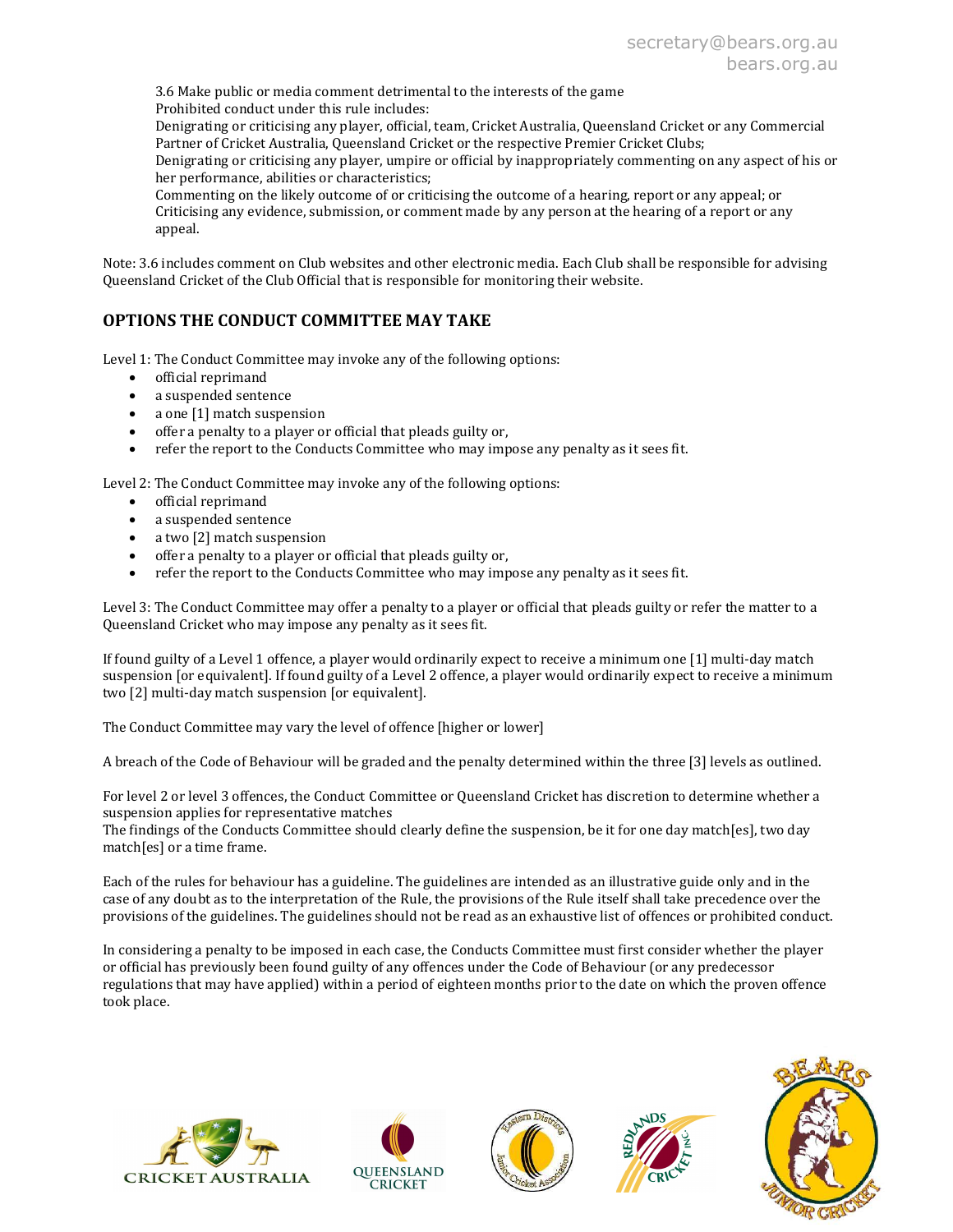## APPEALS

BEARS adopts the Queensland Cricket Appeals Process as set out in the below extract from the Queensland Cricket Code of Behaviour. Any appeal against the decision of the Conducts Committee must be lodged with the President of BEARS within 7 Days of receiving notice of the Findings of the Conducts Committee. Upon receipt of an appeal, the President shall forward the appeal to Queensland Cricket to be submitted to the Queensland Cricket Appeals Tribunal. The Queensland Cricket Appeals Tribunal will hear the appeal.

### QUEENSLAND CRICKET APPEALS TRIBUNAL

There shall be an Appeals Tribunal appointed by the Queensland Cricket Board of Directors (Board).

- (a) The membership of the Appeals Tribunal shall be determined by the Queensland Cricket Board of Directors at its first meeting following the Annual General Meeting.
- (b) Members of the Tribunal must be fit and proper persons as determined by the Board but must not be current members of the Board.
- (c) A member of the Tribunal need not be a member of Queensland Cricket, its affiliates or associated clubs.
- (d) The Tribunal shall consist of five members. Three members will sit on each hearing of the Tribunal, one of whom shall Chair the Tribunal.
- (e) The chairperson for each hearing shall be appointed from their number by the members of the Tribunal or if they cannot agree, shall be appointed by the Board.
- (f) A member of the Tribunal must not sit on a hearing/determination involving a player from the same club or affiliate as the Tribunal member.
- (g) Subject to (l), the Appeals Tribunal shall be responsible for receiving all appeals from decisions of the Conducts Committee, Premier Cricket Committee and from Affiliates Codes of Conducts processes as the case may be.
- (h) Any appeal against the decision of the Conducts Committee must be lodged with the President of BEARS within 7 Days of receiving notice of the Findings of the Conducts Committee. The suspended player or players shall not be permitted to participate in the Grade or other Competitions until the penalty has been met or an appeal against such finding and/or severity of the sentence has been adjudged by the Appeals Tribunal.
- (i) The Appeals Tribunal shall hear and determine each appeal by reference only to all documentary and written evidence presented to the hearing before the Conducts Committee together with the Findings Sheet and summary of outcomes from that hearing and shall receive from all interested parties written submissions only with respect to the evidence and submissions presented before that initial hearing.
- (j) Subject to (l) the appeal shall not constitute a re-hearing.
- (k) Subject to (m), there shall be no right of appearance before the Appeals Tribunal by any of the parties or their representatives who appeared before the initial hearing of the Conducts Committee or Premier Cricket Committee.
- (l) Any new or additional evidence shall be received by the Appeals Tribunal only at the discretion of the Appeals Tribunal.
- (m) Where the matter under appeal is regarded by a majority of the Appeals Tribunal as sufficiently serious, leave may be given by the Chairman of the Appeals Tribunal to permit appearance by any or all of the interested parties and/or their representatives.
- (n) The Appeals Tribunal shall be furnished with all information and documentation relevant to the hearing of the Appeal including information on prior offences, the Register of Penalties and Findings Sheet/s. The Secretary of the Conducts Committee from which the appeal originates should furnish this information to Queensland Cricket. The papers should be bound in chronological order with a List of Contents appended.
- (o) Unless special circumstances are demonstrated, the appellant's Affiliate body and/or Club should present any appeal made to the Appeals Tribunal.
- (p) The Appeals Tribunal may order a re-hearing if, in their opinion, sufficient anomalies exist in the process followed by a Conducts Committee. At its discretion, the Appeals Tribunal may designate the membership of the Conducts Committee to re-hear the case.
- (q) The Appeals Tribunal shall, in each case, be the final arbiter and its decision absolutely final.
- (r) Should an appeal subsequently be upheld any suspension or penalty previously served shall nevertheless be deemed to be valid.
- (s) An appeal may be withdrawn at any time, except that once the hearing of the appeal has commenced the appeal may be withdrawn only with the Appeals Tribunal's approval.